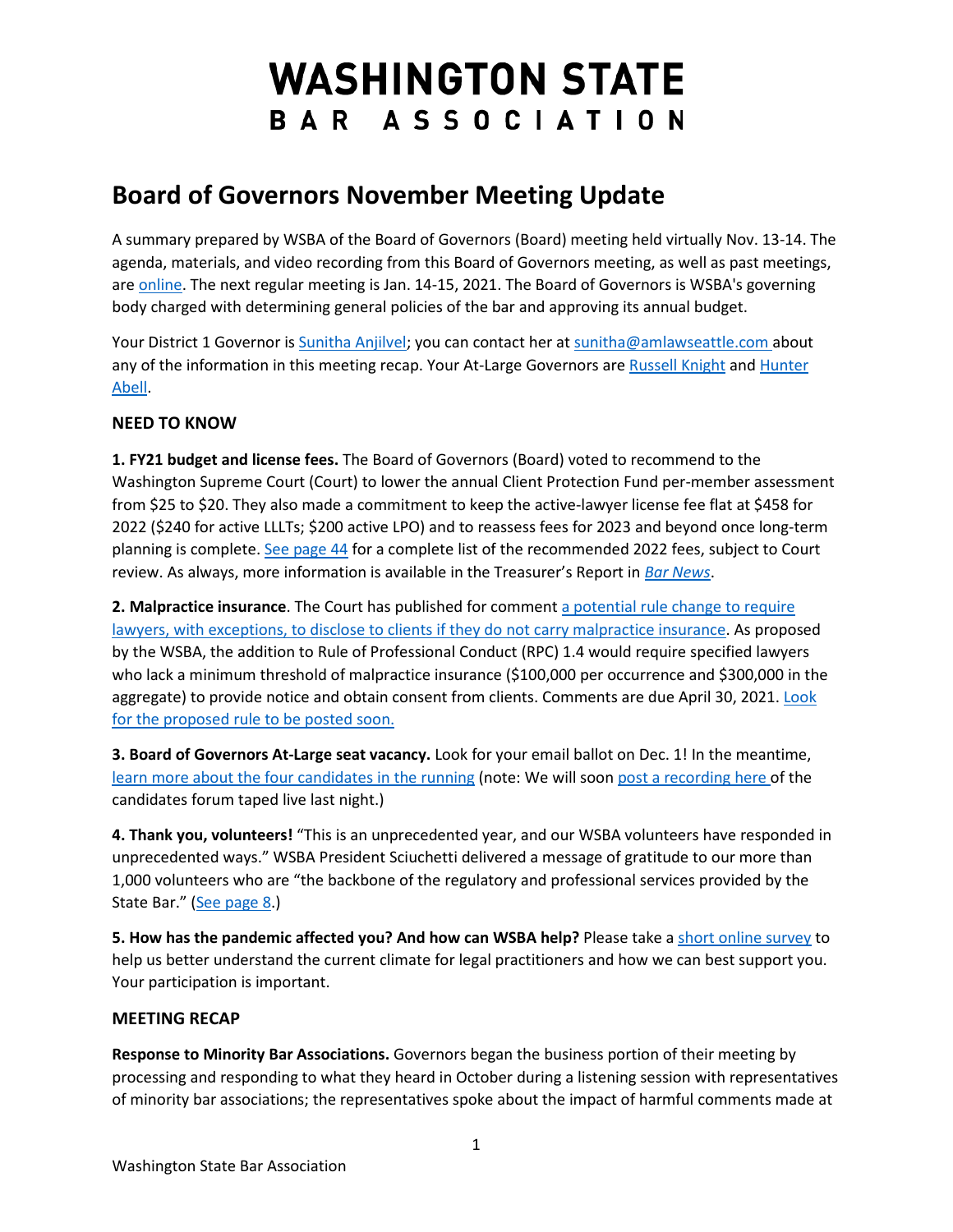the Board's June 26 meeting. The Board adopted a response acknowledging those comments were "disrespectful, offensive, and not consistent with WSBA's commitment to diversity, equity, and inclusion" and rededicated themselves to promoting and supporting "legal, systemic, and public policy changes that advance race equity and racial justice …" [\(See page 3.\)](https://urldefense.com/v3/__http:/WSBA.informz.net/z/cjUucD9taT0zMTQ5MTkxJnA9MSZ1PTM3MjU0ODkxOSZsaT0yNjcxMzgwMg/index.html__;!!MxMh4AY!wv00CG1qXapfMB_QKJ7zh2Hu65UWqq9fjckOFdR_RjBXp51yBmUxzfZR_b0$) Several governors noted that this response is long overdue, but the Board is at the beginning of its process, not the end, to learn and do better. As part of this process, the Board will be working toward learning and identifying ways to operationalize the Race and Equity Justice Initiative Commitments.

**Equity and Disparity Work Group.** The Board's Equity and Disparity Work Group has started meeting to address rules, policies, and procedures in the legal system that have led to disparate outcomes, disproportionately harming people of color. The Work Group will continue to report back to the board and membership with the goal of including as many voices as possible. [\(See page 9.\)](https://urldefense.com/v3/__http:/WSBA.informz.net/z/cjUucD9taT0zMTQ5MTkxJnA9MSZ1PTM3MjU0ODkxOSZsaT0yNjcxMzc5NA/index.html__;!!MxMh4AY!wv00CG1qXapfMB_QKJ7zh2Hu65UWqq9fjckOFdR_RjBXp51yBmUxNddWvpc$)

**2021 legislative priorities and WSBA-sponsored bills**. Planning for the coming legislative session, the Board approved WSBA's overall priorities: Monitoring and taking appropriate action on legislative proposals related to the practice of law and administration of justice; supporting legislative proposals approved by the Board under [GR 12](https://urldefense.com/v3/__http:/WSBA.informz.net/z/cjUucD9taT0zMTQ5MTkxJnA9MSZ1PTM3MjU0ODkxOSZsaT0yNjcxMzgwMw/index.html__;!!MxMh4AY!wv00CG1qXapfMB_QKJ7zh2Hu65UWqq9fjckOFdR_RjBXp51yBmUxrpKSzgo$) constraints; and supporting legislative proposals initiated by WSBA Sections and approved by the Board. [\(See page 97.](https://urldefense.com/v3/__http:/WSBA.informz.net/z/cjUucD9taT0zMTQ5MTkxJnA9MSZ1PTM3MjU0ODkxOSZsaT0yNjcxMzgwMA/index.html__;!!MxMh4AY!wv00CG1qXapfMB_QKJ7zh2Hu65UWqq9fjckOFdR_RjBXp51yBmUxS3DpYdk$)) Per the last priority, the Board approved two bills put forth by the Business Law Section: Proposed amendments to notice provisions in Washington's Business Corporations Act [\(see page 98\);](https://urldefense.com/v3/__http:/WSBA.informz.net/z/cjUucD9taT0zMTQ5MTkxJnA9MSZ1PTM3MjU0ODkxOSZsaT0yNjcxMzgwMA/index.html__;!!MxMh4AY!wv00CG1qXapfMB_QKJ7zh2Hu65UWqq9fjckOFdR_RjBXp51yBmUxS3DpYdk$) and amendments to modernize and align Washington's Nonprofit Corporation Act with the ABA model act [\(see page 5](https://urldefense.com/v3/__http:/WSBA.informz.net/z/cjUucD9taT0zMTQ5MTkxJnA9MSZ1PTM3MjU0ODkxOSZsaT0yNjcxMzgwMg/index.html__;!!MxMh4AY!wv00CG1qXapfMB_QKJ7zh2Hu65UWqq9fjckOFdR_RjBXp51yBmUxzfZR_b0$) and [page 17\)](https://urldefense.com/v3/__http:/WSBA.informz.net/z/cjUucD9taT0zMTQ5MTkxJnA9MSZ1PTM3MjU0ODkxOSZsaT0yNjcxMzc5NA/index.html__;!!MxMh4AY!wv00CG1qXapfMB_QKJ7zh2Hu65UWqq9fjckOFdR_RjBXp51yBmUxNddWvpc$).

**Washington State Bar Foundation annual report.** Program highlights for 2020 included \$60,000 awarded for [Powerful Communities Projects over the past two years,](https://urldefense.com/v3/__http:/WSBA.informz.net/z/cjUucD9taT0zMTQ5MTkxJnA9MSZ1PTM3MjU0ODkxOSZsaT0yNjcxMzgwNA/index.html__;!!MxMh4AY!wv00CG1qXapfMB_QKJ7zh2Hu65UWqq9fjckOFdR_RjBXp51yBmUx5BksLKM$) robust support of the [Moderate](https://urldefense.com/v3/__http:/WSBA.informz.net/z/cjUucD9taT0zMTQ5MTkxJnA9MSZ1PTM3MjU0ODkxOSZsaT0yNjcxMzgwNQ/index.html__;!!MxMh4AY!wv00CG1qXapfMB_QKJ7zh2Hu65UWqq9fjckOFdR_RjBXp51yBmUxwdZL2GY$)  [Means Program,](https://urldefense.com/v3/__http:/WSBA.informz.net/z/cjUucD9taT0zMTQ5MTkxJnA9MSZ1PTM3MjU0ODkxOSZsaT0yNjcxMzgwNQ/index.html__;!!MxMh4AY!wv00CG1qXapfMB_QKJ7zh2Hu65UWqq9fjckOFdR_RjBXp51yBmUxwdZL2GY$) and scholarships to support underrepresented law students and legal projects. The Foundation provides financial support for WSBA programs that promote diversity within the legal profession and enhance the public's access to, and understanding of, the justice system. [\(See page 60.](https://urldefense.com/v3/__http:/WSBA.informz.net/z/cjUucD9taT0zMTQ5MTkxJnA9MSZ1PTM3MjU0ODkxOSZsaT0yNjcxMzgwMA/index.html__;!!MxMh4AY!wv00CG1qXapfMB_QKJ7zh2Hu65UWqq9fjckOFdR_RjBXp51yBmUxS3DpYdk$))

#### **Other Business**

The Board:

- Tabled the vote on the contract for the executive director, a position that has been offered to Interim Executive Director Terra Nevitt, and authorized the extension of the interim contract through January. The Board's Personnel Committee will meet by mid-December to recommend the contract for action by the Board and Interim Executive Director Nevitt.
- Asked the Executive Director to continue exploring office space options for the Bar in the shortand long-term, including potentially subleasing a portion of the current space.
- Held annual training regarding the Open Public Meetings Act and anti-harassment laws and responsibilities.
- Affirmed President Sciuchetti's appointment of President-Elect Tollefson and former Governor Kim Hunter as presidential envoys to WSBA committees, sections and external entities.
- Approved a suggested amendment to RPC 1.11 (regarding government lawyer conflicts of interest, updated to align with a recent Court decision) proposed by the Committee on Professional Ethics, which will now go to the Court for consideration. [\(See page 75;](https://urldefense.com/v3/__http:/WSBA.informz.net/z/cjUucD9taT0zMTQ5MTkxJnA9MSZ1PTM3MjU0ODkxOSZsaT0yNjcxMzgwMA/index.html__;!!MxMh4AY!wv00CG1qXapfMB_QKJ7zh2Hu65UWqq9fjckOFdR_RjBXp51yBmUxS3DpYdk$) note: The board agreed on a non-substantive amendment to this proposal before approval.)
- Approved suggested rule amendments (modernizing language in CRLJ 17, CRLJ 56, and CRLJ 60, [see page 62;](https://urldefense.com/v3/__http:/WSBA.informz.net/z/cjUucD9taT0zMTQ5MTkxJnA9MSZ1PTM3MjU0ODkxOSZsaT0yNjcxMzgwMA/index.html__;!!MxMh4AY!wv00CG1qXapfMB_QKJ7zh2Hu65UWqq9fjckOFdR_RjBXp51yBmUxS3DpYdk$) and clarifying immigration-status evidence procedures in ER 413, [see page 15\)](https://urldefense.com/v3/__http:/WSBA.informz.net/z/cjUucD9taT0zMTQ5MTkxJnA9MSZ1PTM3MjU0ODkxOSZsaT0yNjcxMzc5NA/index.html__;!!MxMh4AY!wv00CG1qXapfMB_QKJ7zh2Hu65UWqq9fjckOFdR_RjBXp51yBmUxNddWvpc$)